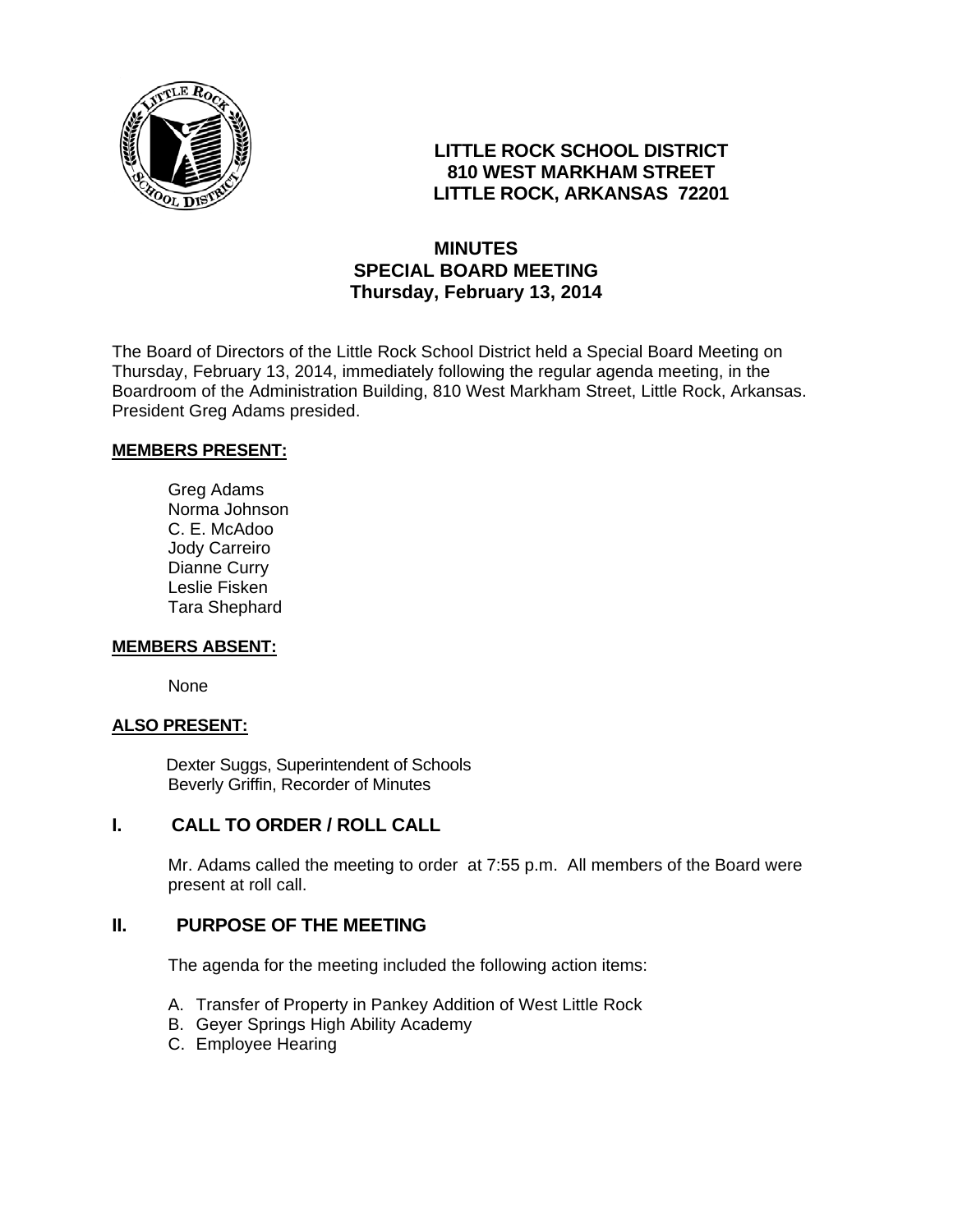### **III. ACTION AGENDA**

## **A. Transfer of Property in Pankey Addition of West Little Rock**

Dr. Suggs made a recommendation to transfer property owned by the LRSD to the City of Little Rock. Khayyam Eddings provided background information on the property and responded to questions from the board. The LRSD had deeded the property to a community group in Pankey for use in building a community center and educational facility. The group started construction of a building, but never completed it. The building would be used by the city as a police substation with space for community use. Representatives from the city were present.

Ms. Fisken made a motion to quit claim any rights in the property to the City of Little Rock. Ms. Curry seconded the motion, and it **carried unanimously**.

# **B. Geyer Springs High Ability Academy**

Dr. Suggs made a recommended to transform Geyer Springs Elementary School to the Geyer Springs High Ability Academy beginning with grades 3 – 5, expanding over the next years to include  $K - 2$  students as noted in Option B of the recommendation.

Ms. Shephard made comments regarding a meeting with the faculty at Geyer Springs. The teachers at Geyer Springs were commended for the job they are doing with the students currently enrolled at Geyer Springs. She thanked the advocates in the community for their comments. She said we have to begin thinking of sending kids to school to be educated, and it is up to the board and the administration to ensure every student receives a quality education. Mr. Carreiro also spoke in support of the transformation of Geyer Springs into a school where students who learn differently are provided a quality education.

Ms. Johnson expressed concerns regarding the selection of students and how the students who weren't selected would be assigned. Ms. Curry expressed concerns with the "high-ability" title for the school, and asked if more community input could be considered in naming the school. She asked if preference could be given to students from Gever Springs to go to Dunbar as they move to the 6<sup>th</sup> grade. Mr. McAdoo asked for a periodic timeline for Geyer Springs as we move through the transformation process.

Ms. Shephard made a motion to transform Geyer Springs into the Geyer Springs Gifted and Talented Academy as shown in Option B of the board's agenda. The motion was seconded by Ms. Johnson, and it **carried unanimously**.

The board recessed briefly and reconvened at 8:52 p.m. to conduct an employee hearing.

# **C. Employee Hearing**

Six members of the board were present for the employee hearing. Mr. Carreiro left at the break.